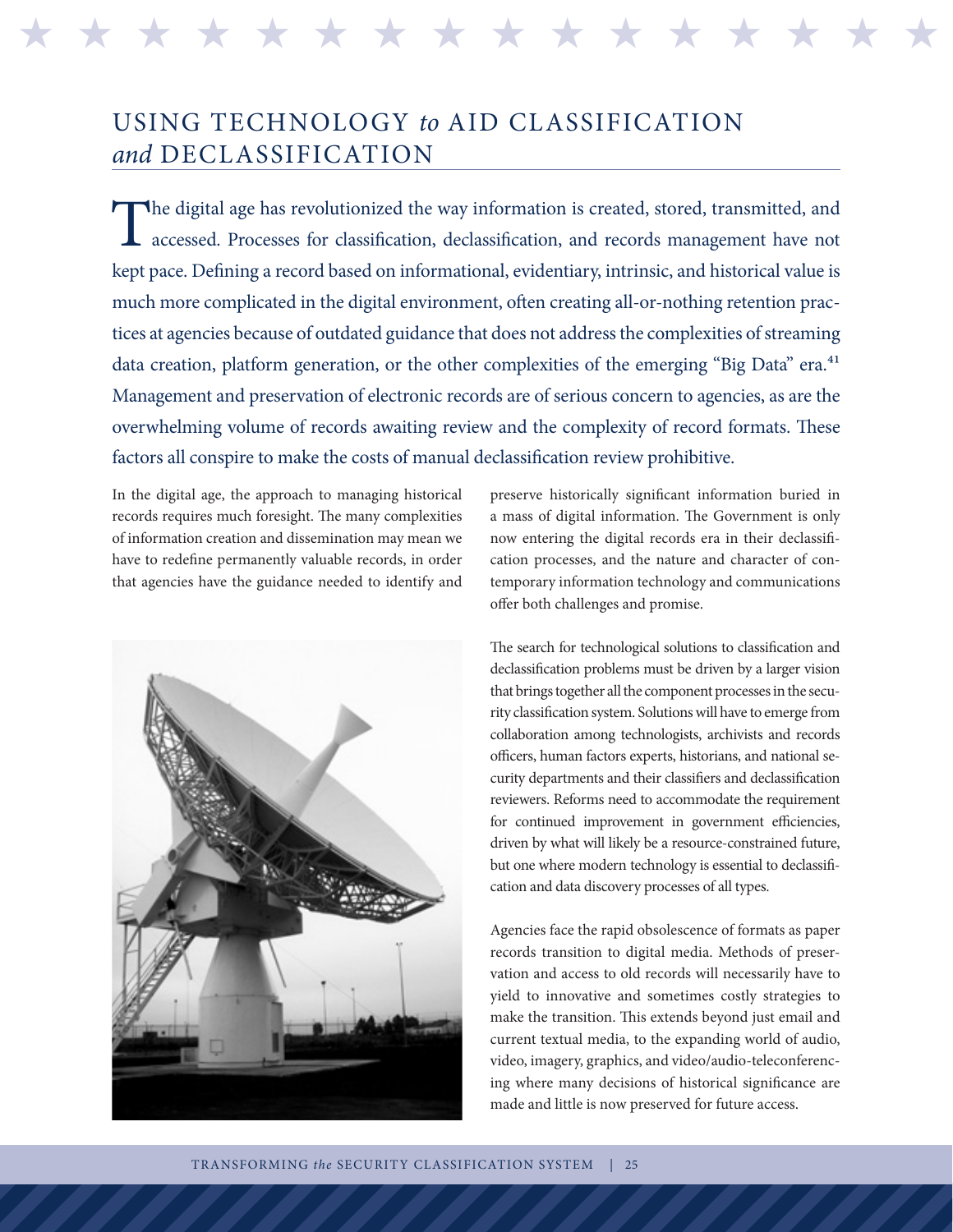

Technological innovation is simply a matter of necessity in order to achieve transformation in classification and declassification. Existing technologies, such as predictive analytics, automated metadata creation, content clustering, and context accumulation, may enhance consistency in classification and declassification, facilitate rapid information retrieval, improve information security, and hasten declassification in the electronic environment.<sup>42</sup>

Metadata are especially critical to future high-speed data manipulation. Users must understand how metadata are generated and used in a system, and be able to distinguish the varying levels of classification found in metadata tags. Highly classified metadata should be studied to determine their usefulness in understanding the information they describe and in their ability to aid access to that information. Because the sensitivity of highly classified metadata is likely to outlive the sensitivity of the information they describe, such metadata may need to be segregated from unclassified metadata in order to facilitate information sharing and declassification. Great promise comes with the digital era for data and metadata

tagging, indexing and cross-indexing, searching, mass storage, inference, and other rules-based applications to assist declassification, access, convergence, and aggregation of media, and access by historians and public interest activities. Progress will require agencies to collaborate on policy, to share technologies, to promote best practices, and to develop common standards.

\* \* \* \* \* \* \* \* \* \* \* \* \* \* \* \* \*

**[RECOMMENDATION 14]:** *The President should direct the Security Classification Reform Steering Committee to encourage collaboration and to determine how to employ existing technologies, and to develop and pilot new methods to modernize classification and declassification.* Pilot projects that test new technological solutions should inform a government-wide technology strategy for classification and declassification that will thoroughly streamline information management and access for all system users and, after declassification, for the public. Beginning at the NDC, these projects should be designed to advance the objectives of a transformed classification system. The projects should move forward as quickly as possible and, based on results, be expanded and deployed